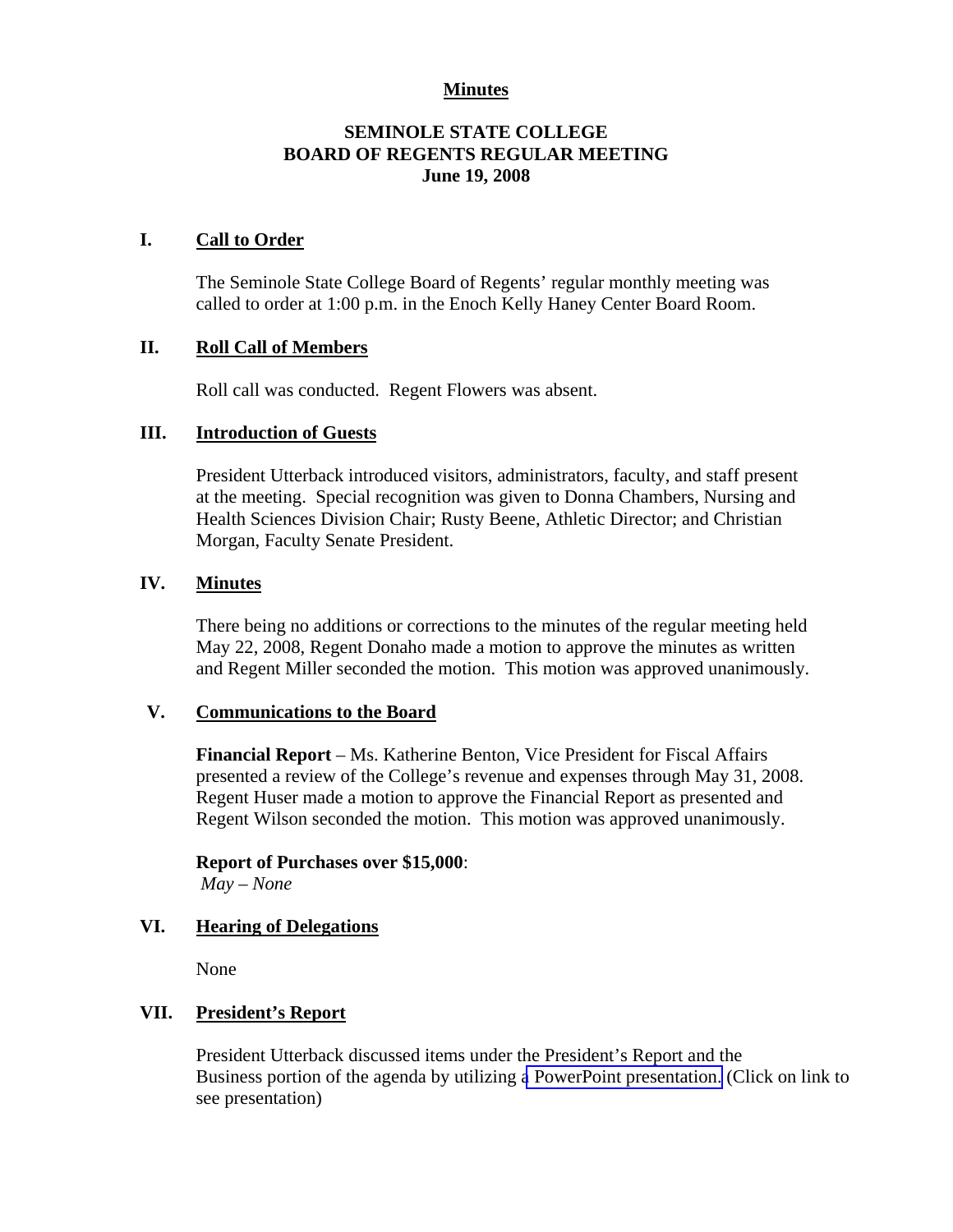Minutes SSC Board of Regents Regular Meeting June 19, 2008 Page 2

> *Personnel Update* – President Utterback updated the Board on several personnel changes. Resignations have been received from Nina Kirk, Nursing and Health Sciences Division Chair; Valarie Watts, Nursing Instructor; and Debra Daugomah, GEAR UP Adviser. Lorain McKay has been hired as a Nursing Instructor, and Mark Allen has been hired as an Assistant Baseball Coach. Position changes include Sharon Bryant moving from Employment Readiness Director to Veterans Upward Bound Director and Donna Chambers being selected as the new Nursing and Health Sciences Division Chair.

> *Campus Activities* – President Utterback updated the Board on several campus activities. There will be a retirement reception held for longtime College employee Ernie Conatser on June 25, 2008 at 2:30 p.m. in the E.T. Dunlap Student Union Meeting Room. The SSC Educational Foundation Golf Tournament will be held on Friday, September 5, 2008 at the Jimmie Austin Golf Course in Seminole and a ribbon cutting and open house will be held at the Seminole Nation Residential Learning Center on Wednesday, September 17, 2008 at 2:30 p.m.

> *Higher Learning Commission Update* – President Utterback updated the Board on the progress of the Self-Study Steering Committee.

*Year-in-review* – President Utterback presented a year-in-review PowerPoint presentation that highlights the 2007-2008 academic year. (See enclosed PowerPoint presentation)

### **VIII. Business**

**Approval of /dt 2008-2009 Educational and General Budget**– President Utterback presented the Board with a copy of the proposed Education and General Budget for FY09. President Utterback highlighted several aspects of this year's budget. He told the Board that the budget includes a 3% raise for full-time faculty and staff despite any increase in funding. President Utterback also shared information about appropriations history, revenue history, expenditure history and expenditures by function and object. President Utterback recommended approval of the FY2008-2009 Education and General Budget. Regent Wilson made a motion to approve the FY09 budget as presented and Regent Donaho seconded this motion. This motion was approved unanimously.

### **IX.Consent Agenda**

Regents were presented information concerning items on the Consent Agenda. President Utterback recommended approval of these items. Regent Wilson made a motion to approve the Consent Agenda items and Regent Miller seconded the motion. This motion passed unanimously.

The Consent Agenda was as follows: